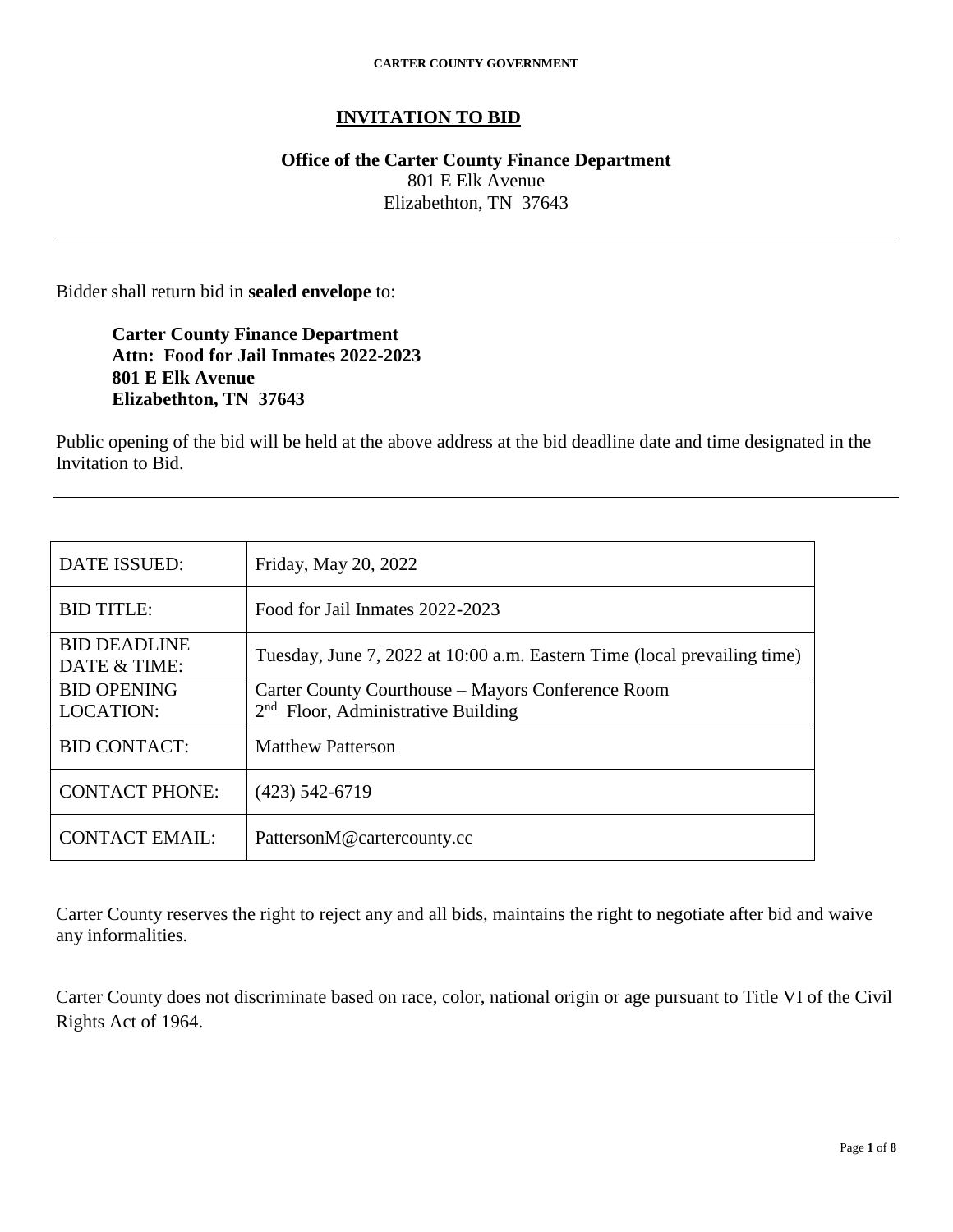#### **TERMS AND CONDITIONS**

### 1 **REQUIREMENTS FOR BID SUBMISSION.**

- **a. All bids must be received in a SEALED envelope clearly marked with the bid name, date, and time ON THE OUTSIDE OF THE SEALED ENVELOPE.**
- **b. All bid specifications must be met**
- **c. Vendor Information and Anti-Collusion Statement**
- **d. Vendor Certification Iran Divestment Act**
- **e. Copy of Vendor's IRS W-9 Form Proof of Liability Insurance and License**
- **f. Proof of Worker Compensation Insurance**
- **g. Contact Matthew Patterson at the Carter County Sheriff's Department to schedule a visit or with questions.**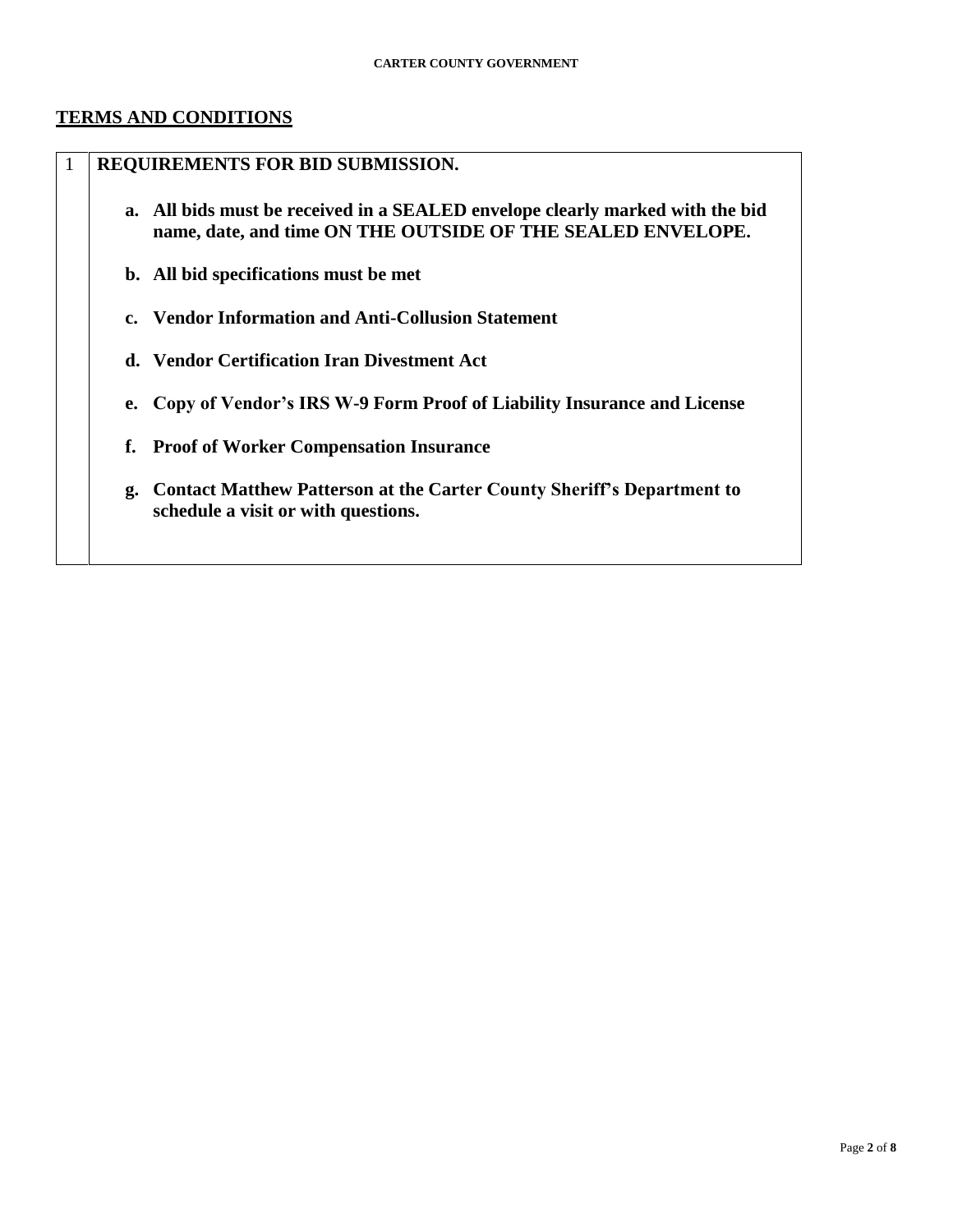## **Dry Goods**

|       |                |                 |                                          |                | Unit  |       |
|-------|----------------|-----------------|------------------------------------------|----------------|-------|-------|
| Item# | Unit           | Size            | Description                              | Count          | Price | Total |
|       | $\mathbf{1}$   | 250 CT          | BAG STORAGE 1 GA 10X11"                  | 12             |       |       |
|       | $\mathbf{1}$   | 500 CT          | <b>BAG STORAGE QT RECLOSABLE 7X8"</b>    | 5              |       |       |
|       | 12             | 16 OZ           | BASE BEEF GRANULAR GRN LABEL             | 4              |       |       |
|       | 1              | 25 LB           | <b>BEAN PINTO</b>                        | 71             |       |       |
|       | 8              | 125 CT          | BOWL FOAM 12 OZ WHI RIM                  | $\overline{7}$ |       |       |
|       | 6              | 5LB             | CAKE MIX YELLOW                          | 10             |       |       |
|       | 4              | 35 OZ           | <b>CEREAL RAISIN BRAN</b>                | 12             |       |       |
|       | 4              | 35 OZ           | <b>CEREAL FROSTED FLAKES</b>             | 12             |       |       |
|       | 4              | 35 OZ           | <b>CEREAL FRUIT WHIRLS</b>               | 12             |       |       |
|       | 12             | 42 OZ           | <b>CEREAL QUICK OATS</b>                 | 49             |       |       |
|       | 104            | 1 OZ            | <b>CHIP POTATO BBQ</b>                   | $\overline{4}$ |       |       |
|       | 104            | 1 OZ            | <b>CHIP POTATO REG</b>                   | 4              |       |       |
|       | 1              | 16 OZ           | <b>CINNAMON GRND</b>                     | 6              |       |       |
|       | $\mathbf{1}$   | 10 LB           | COOKIE CHOC CHIP BULK                    | 27             |       |       |
|       | $\mathbf{1}$   | 10 LB           | <b>COOKIE OATMEAL</b>                    | 33             |       |       |
|       | $\mathbf{1}$   | 25 LB           | <b>CORNMEAL WHI S/R</b>                  | 63             |       |       |
|       | 40             | 25 CT           | CUP 12C16 FOAM 12 OZ WHI                 | 21             |       |       |
|       | 40             | 25 CT           | CUP 8C8 FOAM 8 OZ WHI                    | 36             |       |       |
|       | 4              | 1 GA            | <b>DRESSING RANCH</b>                    | 6              |       |       |
|       | 12             | 24 OZ           | DRINK MIX CHRY                           | 19             |       |       |
|       | 12             | 21.6 OZ         | DRINK MIX ORANGE 2 GA                    | $\overline{7}$ |       |       |
|       | $\mathbf{1}$   | 25 LB           | FLOUR S/R H&R                            | 24             |       |       |
|       | 1              | 1000 FT         | FOIL STD 18" ROLL                        | 8              |       |       |
|       | $\mathbf{1}$   | 1000 CT         | FORK MW PP WHI                           | 8              |       |       |
|       | 6              | 1 <sub>LB</sub> | <b>GARLIC PWDR</b>                       | $\mathbf{1}$   |       |       |
|       | 8              | 14 OZ           | <b>GRAVY MIX BRWN</b>                    | 18             |       |       |
|       | 6              | 1.5 LB          | <b>GRAVY MIX WHITE PEPPERED</b>          | 168            |       |       |
|       | 8              | 5LB             | <b>GRITS QUICK</b>                       | 44             |       |       |
|       | 4              | 1 GA            | <b>MAYONNAISE</b>                        | 19             |       |       |
|       | 500            | 9 GM            | <b>MAYONNAISE PACKET</b>                 | 24             |       |       |
|       | 4              | 1 GA            | <b>MUSTARD PURE</b>                      | 5              |       |       |
|       | 500            | 5.5 GM          | <b>MUSTARD YLW PACKET</b>                | 28             |       |       |
|       | 6              | 14 OZ           | PAN COATING CANOLA OIL BASE              | 19             |       |       |
|       | $\overline{2}$ | 10 LB           | PASTA MACARONI ELBOW                     | 17             |       |       |
|       | $2^{\circ}$    | 10 LB           | PASTA SPAGHETTI 10"                      | 35             |       |       |
|       | 6              | 5LB             | PEANUT BUTTER CRMY                       | 69             |       |       |
|       | 6              | 1 <sub>LB</sub> | PEPPER BLK GRND                          | 0              |       |       |
|       | 4              | 125 ct          | Plate Foam 8.88" Whi                     | $\mathbf{1}$   |       |       |
|       | 24             | 26 OZ           | SALT IODIZED                             | 18             |       |       |
|       | $\overline{2}$ | 4.5LB           | SALT SEASONING TRDTNL                    | 0              |       |       |
|       | 6              | 5.7 OZ          | SEASONING MIX CHILI                      | $\overline{7}$ |       |       |
|       | 1              | 1000 CT         | SPOON SOUP MW PP WHI                     | 13             |       |       |
|       | 6              | 3.5 LB          | STUFFING MIX CORNBREAD CLASSIC           | 4              |       |       |
|       | 24             | 1 <sub>LB</sub> | <b>SUGAR BRWN LIGHT</b>                  | 8              |       |       |
|       | $\mathbf{1}$   | 50 LB           | <b>SUGAR GRANULATED</b>                  | 9              |       |       |
|       | 200            | 1.5 OZ          | SYRUP PANCAKE & WAFFLE CUP<br>sugar free | 117            |       |       |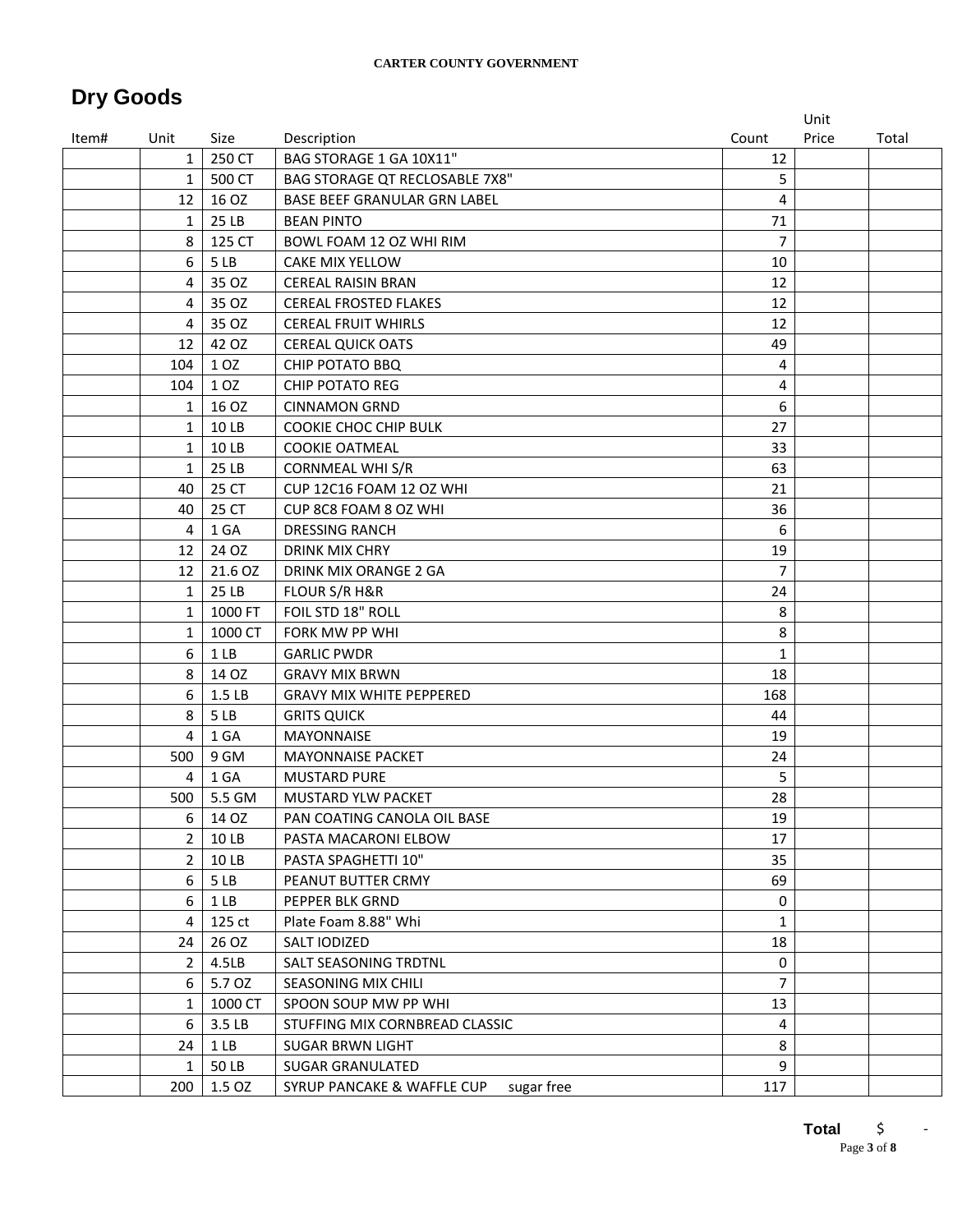# **Produce-Refridg\_Frozen**

|       |                |                 |                                    |                | Unit  |       |
|-------|----------------|-----------------|------------------------------------|----------------|-------|-------|
| Item# | Unit           | Size            | Description                        | Count          | Price | Total |
|       | $\mathbf{1}$   | 15 LB           | <b>BACON L/O BUFFET STYLE FZ</b>   | 3              |       |       |
|       | 8              | 10 LB           | BEEF GRND 81/19                    | 45             |       |       |
|       | 40             | 4 OZ            | BEEF PATTY CHUCKWGN DEL BRD        | 177            |       |       |
|       | $\mathbf{1}$   | 25 LBS          | CABBAGE                            | 36             |       |       |
|       | $\overline{2}$ | <b>10LB</b>     | <b>BOLOGNA STICK</b>               | 163            |       |       |
|       | 4              | 5LB             | CHEESE AMER YLW 160 SL             | 54             |       |       |
|       | 4              | 5LB             | <b>CHEESE IMITATION YLW 160 SL</b> | 54             |       |       |
|       | 53             | 3 OZ            | <b>CHICKEN PATTY BRD FC FZ</b>     | 180            |       |       |
|       | $\mathbf{1}$   | 10 LB           | <b>COLESLAW SWEET SHRED</b>        | 234            |       |       |
|       | 72             | 4 OZ            | CORN DOG CHICKEN CN LABEL          | 75             |       |       |
|       | $\mathbf{1}$   | 24 CT           | <b>CUCUMBER</b>                    | 9              |       |       |
|       | $\mathbf{1}$   | 30 DZ           | EGG WHI LG GRD AA LOOSE            | 270            |       |       |
|       | $\mathbf{1}$   | 10 LB           | FRANKS 10/1 AM FZ                  | 111            |       |       |
|       | $\mathbf{1}$   | $1/1.11$ BU     | <b>GREEN PEPPERS</b>               | $\overline{3}$ |       |       |
|       | 6              | 5LB             | FRIES STK CUT LINE FLOW            | 66             |       |       |
|       | $\mathbf{1}$   | 24 HEADS        | <b>LETTUCE</b>                     | $\overline{3}$ |       |       |
|       | $\overline{2}$ | 10-12LB         | <b>HAM BUFFET BNLS</b>             | 32             |       |       |
|       | 30             | 1 <sub>LB</sub> | MARGARINE SOLIDS OLEO              | 69             |       |       |
|       | $\mathbf{1}$   | 20 LB           | OKRA BRD LIGHTLY GRD A             | 5              |       |       |
|       | $\mathbf{1}$   | 25 LB           | <b>ONION YLW JUMBO</b>             | 11             |       |       |
|       | 12             | 12 CT           | PANCAKE ORGNL FZ                   | 194            |       |       |
|       | 96             | 4.48 OZ         | PIZZA PEPPERONI CHEESE 50/50       | 10             |       |       |
|       | 96             | 4.48 OZ         | PIZZA CHEESE 50/50                 | 10             |       |       |
|       | $\mathbf{1}$   | 10 LB           | POLLOCK DIAMOND CUT 3 OZ AK        | 41             |       |       |
|       | $\mathbf{1}$   | <b>50 LB</b>    | POTATO IDAHO #2                    | 18             |       |       |
|       | $\overline{2}$ | 5LB             | SALAD PIMENTO CHEESE SPREAD        | 51             |       |       |
|       | 96             | 2 OZ            | SAUSAGE PATTY PURE PORK FZ         | 29             |       |       |
|       | $\mathbf{1}$   | 25 LB           | TOMATO #2                          | 29             |       |       |
|       | $\overline{2}$ | 10 LB           | <b>TURKEY ROLL WHI</b>             | 80             |       |       |
|       | 144            | 1.27 OZ         | WAFFLE SQ JUMBO                    | 104            |       |       |
|       | 1              | 10 LB           | <b>CHICKEN TENDERS FRITTER-BRD</b> | 200            |       |       |

\$ -

Total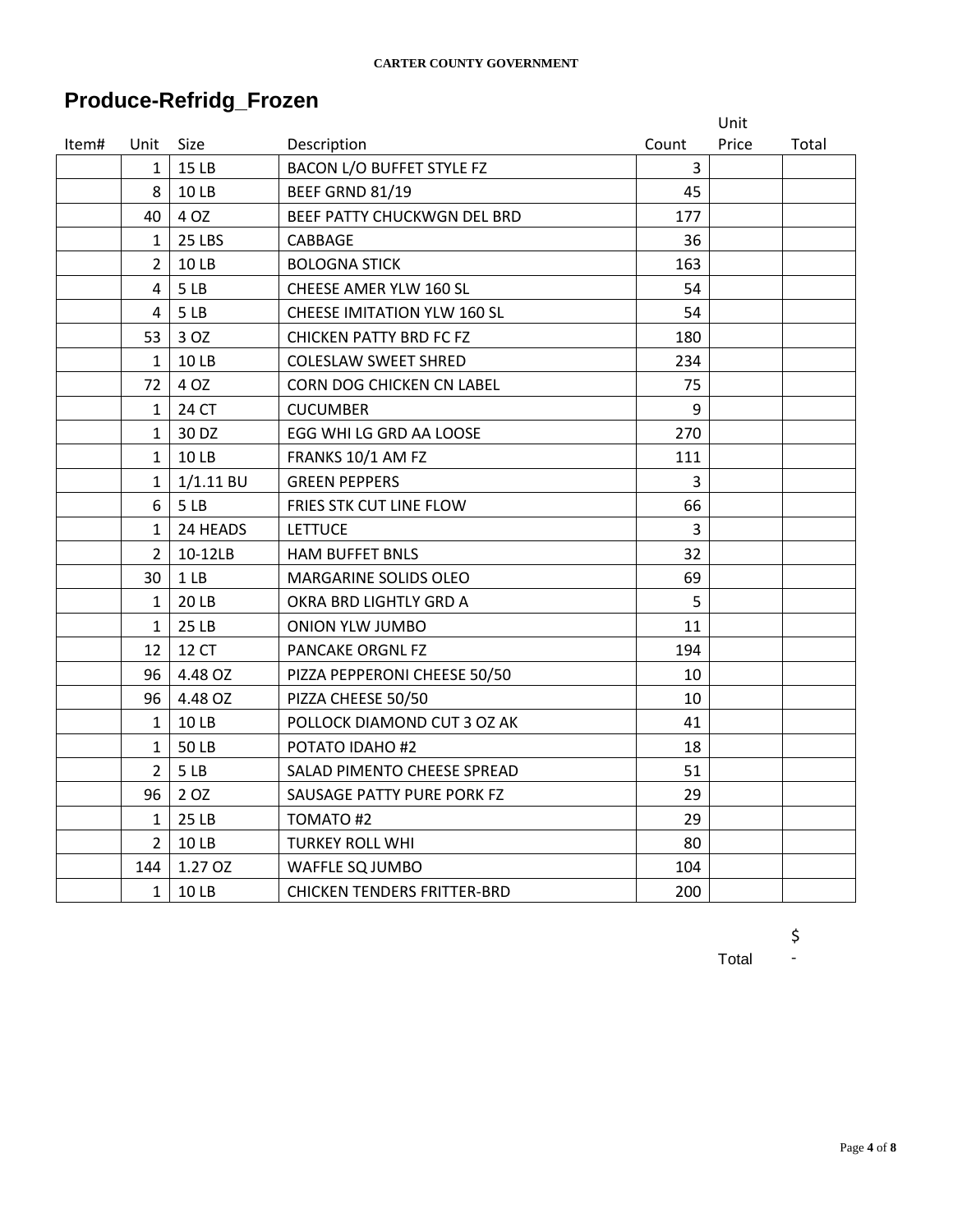# **Canned Goods**

|       |              |       |                                |       | Unit  |       |
|-------|--------------|-------|--------------------------------|-------|-------|-------|
| ltem# | Unit         | Size  | Description                    | Count | Price | Total |
|       | 6            | #10   | APPLESAUCE UNSWTND FCY         | 250   |       |       |
|       | 6            | #10   | <b>BEAN GRN SHORT CUT</b>      | 115   |       |       |
|       | $\mathbf{1}$ | 25 LB | <b>BEAN PINTO</b>              | 64    |       |       |
|       | 6            | #10   | BEANS W/PORK TOMATO SAUCE      | 50    |       |       |
|       | 6            | #10   | <b>CARROT MED SLCD FCY</b>     | 42    |       |       |
|       | 6            | #10   | <b>CORN WK GLDN</b>            | 62    |       |       |
|       | 6            | #10   | FRUIT CKTL IN L/S              | 94    |       |       |
|       | 6            | #10   | FRUIT MIXED IN L/S             | 97    |       |       |
|       | 6            | #10   | <b>GREENS MUSTARD CHPD FCY</b> | 2     |       |       |
|       | 6            | #10   | <b>JELLY GRAPE</b>             | 5     |       |       |
|       | 6            | #10   | <b>KETCHUP 33% SOLIDS</b>      | 19    |       |       |
|       | 6            | #10   | <b>PEAS GRN SWEET</b>          | 104   |       |       |
|       | 6            | #10   | PINEAPPLE CHNK IN JUICE        | 36    |       |       |
|       | 6            | #10   | POTATO SLICED                  | 62    |       |       |
|       | 6            | #10   | POTATO MASHED INST CMPLT       | 12    |       |       |
|       | 6            | #10   | SALAD FRUIT TROPICAL IN L/S    | 94    |       |       |
|       | 6            | 96 OZ | <b>SAUCE CHEESE CHED</b>       | 5     |       |       |
|       | 6            | #10   | SAUCE HOT DOG                  | 5     |       |       |
|       | 6            | #10   | SAUCE SPAGHETTI ITAL STYLE     | 42    |       |       |
|       | 6            | #10   | <b>SAUCE TOMATO</b>            | 28    |       |       |
|       | 6            | #10   | SAUERKRAUT SHRED FCY           | 16    |       |       |
|       | 6            | #10   | TOMATO DICED IN JUICE ESTRN    | 50    |       |       |

\$ -

Total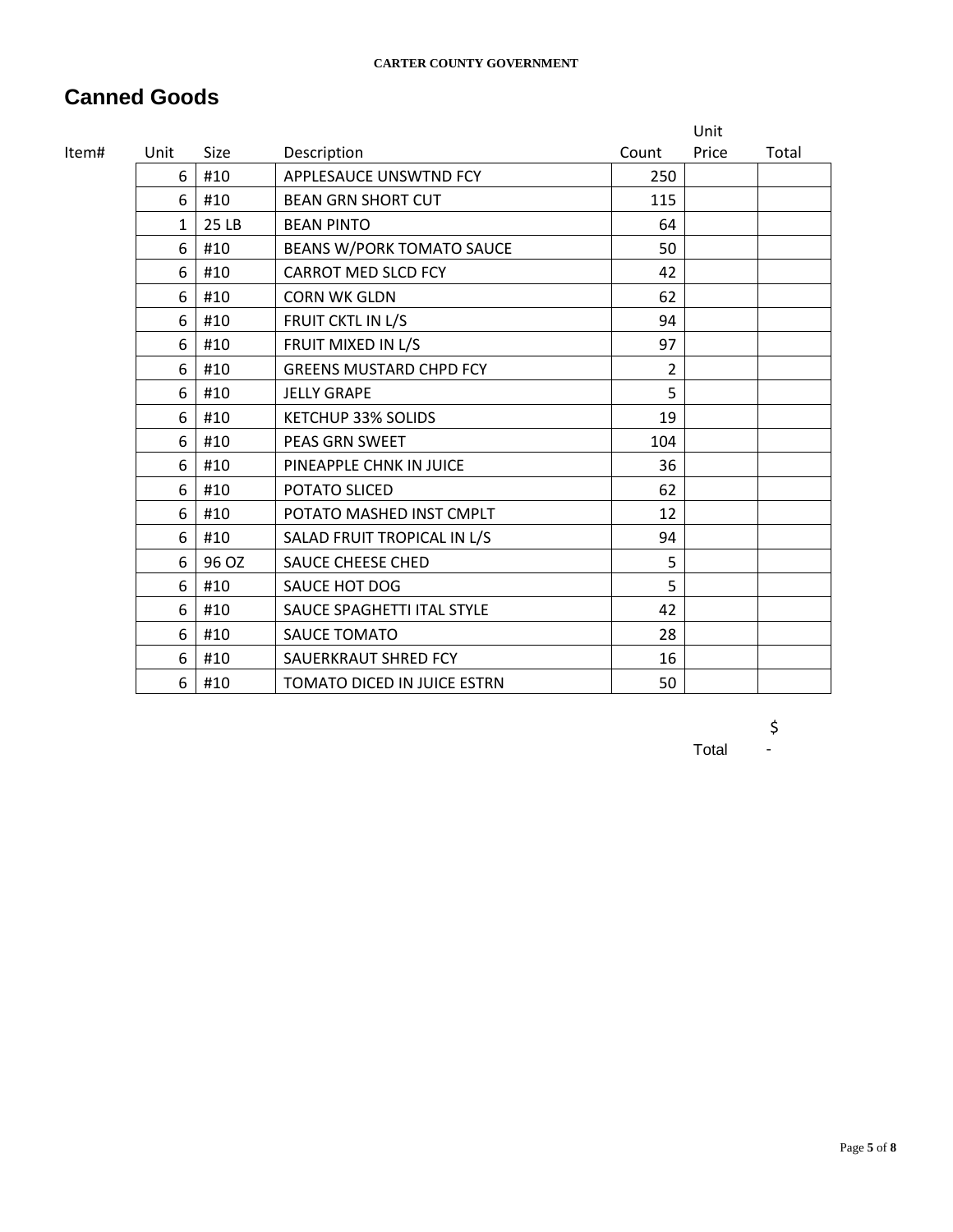# **Dairy**

| Unit   | Description       | Fixed | Variable |
|--------|-------------------|-------|----------|
| Gallon | <b>Skim</b>       |       |          |
| Gallon | 1%                |       |          |
| Gallon | $2\%$             |       |          |
| Gallon | <b>Buttermilk</b> |       |          |

Total \$ -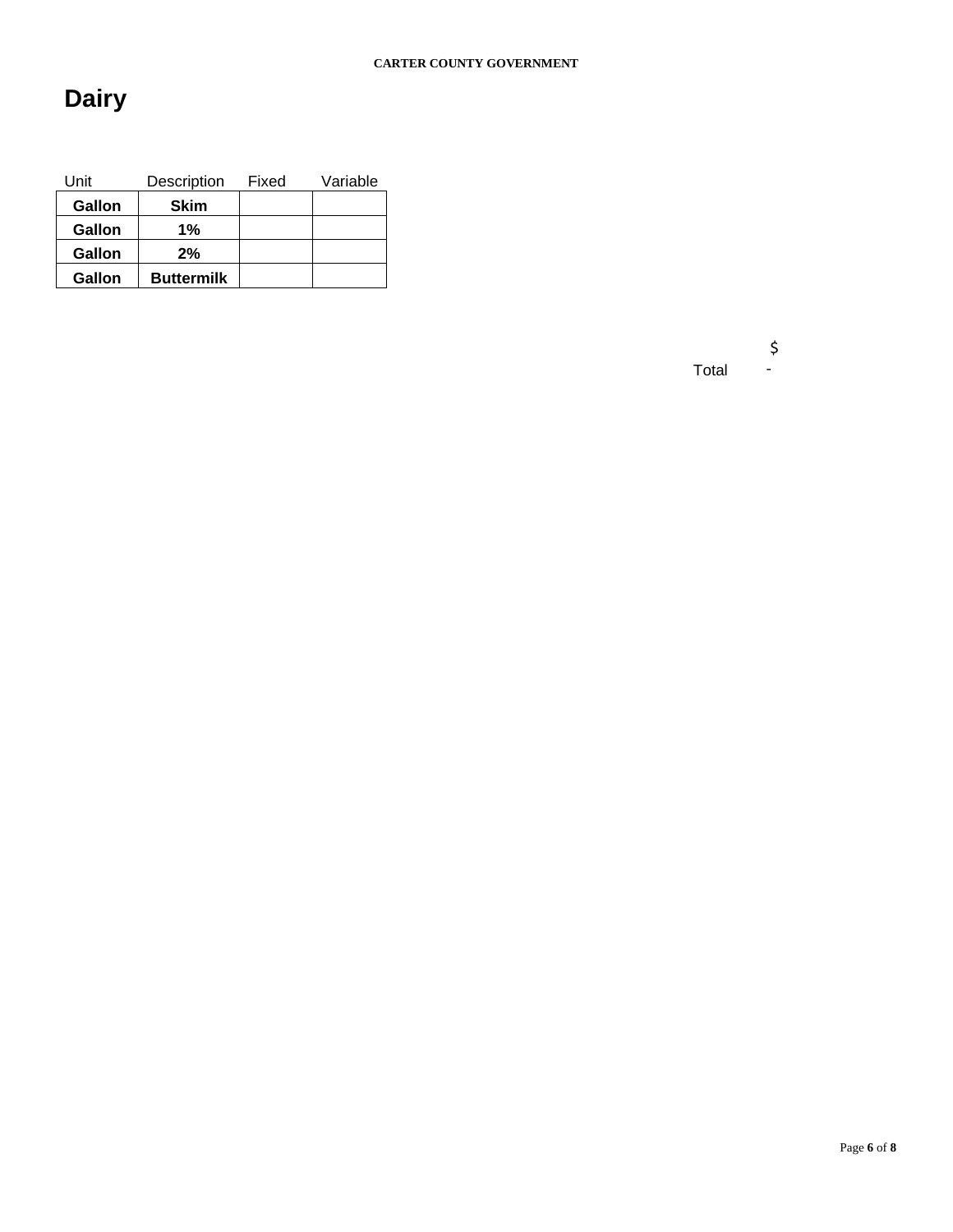#### **VENDOR INFORMATION and ANTI-COLLUSION STATEMENT**

#### *Please print or type clearly. Complete each section entirely and verify for accuracy.*

By signing this form the bidder agrees that he has not divulged to, discussed, or compared his bid with other bidders and has not colluded with any other bidder or parties to a bid whatsoever. Note: no premiums, rebates or gratuities to any employee or agent are permitted with, prior to, or after any delivery of materials. Any such violation will result in the cancellation and/or return of material (as applicable) and the removal from the bid list and could constitute a felony and result in a fine, imprisonment, as well as civil damages.

In compliance with this Invitation for Bid, and subject to all the conditions thereof, the undersigned offers, if this bid is accepted, to furnish any or all of the items and/or services upon which prices are quoted, at the price set opposite each item, to be delivered at the time and place specified herein. The undersigned certifies that he/she has read, understands, and agrees to all terms, conditions, and requirements of this bid, and is authorized to contract on behalf of the firm named below. This form must be signed personally by the bidder or the bidder's authorized agent. All signatures must be original and not photocopies.

| <b>COMPANY NAME:</b>                                               |  |
|--------------------------------------------------------------------|--|
| <b>CONTACT</b><br>PERSON:                                          |  |
| <b>CONTACT PERSON</b><br><b>TITLE:</b>                             |  |
| <b>SIGNATURE OF</b><br><b>AUTHORIZED</b><br><b>REPRESENTATIVE:</b> |  |
| <b>FEDERAL TAX ID#</b><br>(or Social Security #,<br>if applicable) |  |
| <b>STREET ADDRESS:</b>                                             |  |
| <b>STREET ADDRESS:</b>                                             |  |
| CITY, STATE, ZIP:                                                  |  |
| <b>TELEPHONE</b><br><b>NUMBER:</b>                                 |  |
| <b>FAX NUMBER:</b>                                                 |  |
| <b>EMAIL:</b>                                                      |  |
| DATE:                                                              |  |

 \*\*By signing this form, the bidder signifies understanding and agreement with Carter County Government Terms and **Conditions**